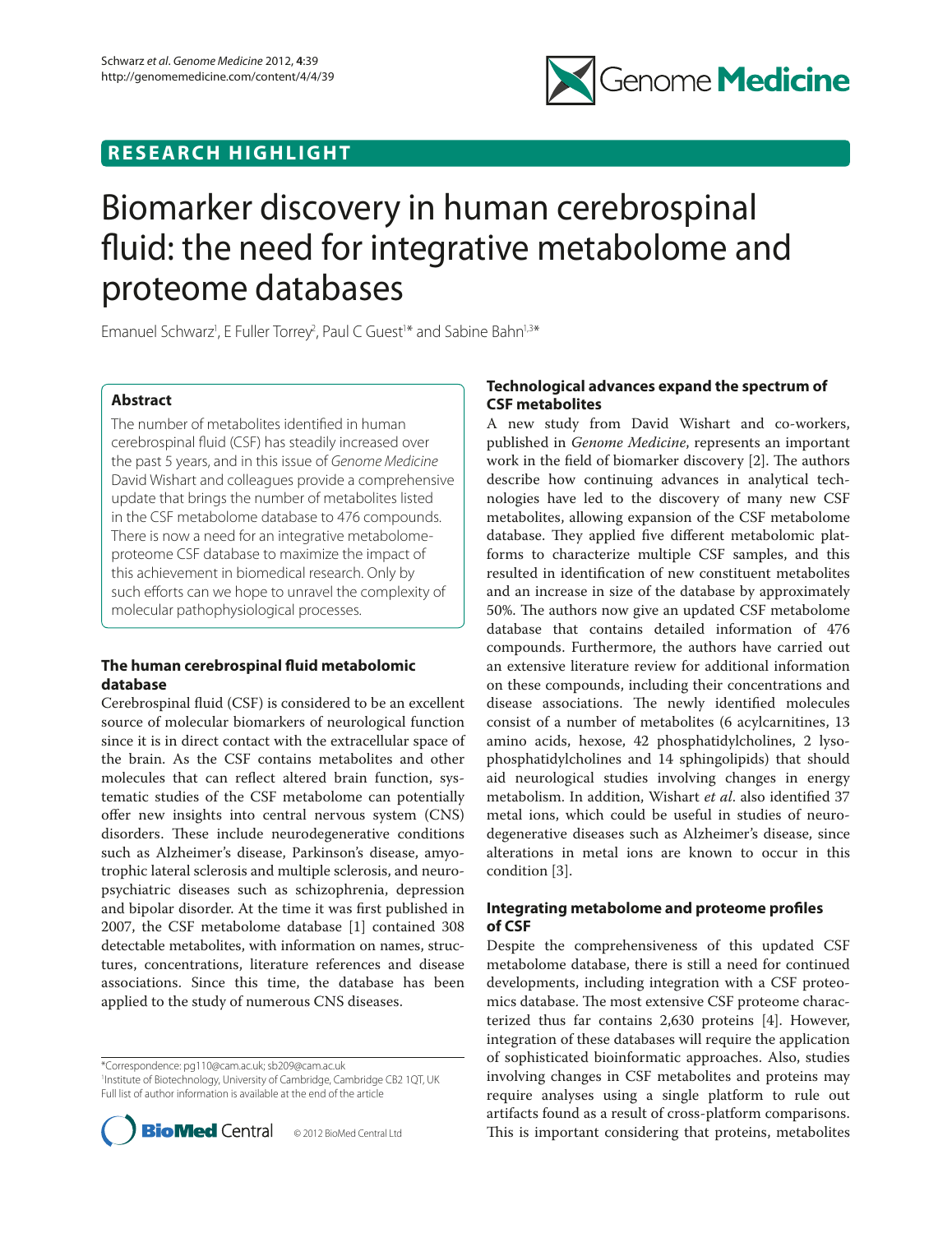

and other molecules are interactive as components of the same biological networks and this is manifested at multiple levels in a systems biology manner. For example, protein hormones, including insulin and VGF, regulate the levels of metabolites such as glucose, adrenocorticotropic hormone regulates production and release of the steroid hormone cortisol, and growth factor proteins such as platelet-derived growth factor can affect the action of dopaminergic and serotonergic neurotransmitters. As biomedical research evolves from traditional clinical and biological investigations to incorporate multi-omic technologies, integration of the resulting data has emerged as a critical next stage.

In line with this, several groups, including our own, have investigated both metabolic and proteomic profiles of CSF samples in normal and disease states. For example, Blanchet and colleagues [5] have shown that a fusion of proteome and metabolome data leads to higher predictive accuracy in a rat model of autoimmune encephalomyelitis. Interestingly, the molecular signature comprises transporter proteins such as hemopexin, serum albumin and serotransferrin, along with metabolites such as succinate, pantothenate and glutamine, which are involved in multiple complex biological pathways. An alternative example comes from our own group, by identification of a metabolome profile comprising glucose, acetate, alanine and glutamine that could distinguish patients with schizophrenia from control patients, with high accuracy [6]. As a complement to this metabolome study, we also profiled proteins and peptides in the same CSF samples [7]. The key alterations identified were increased levels of a VGF-derived peptide and decreased levels of the transport protein transthyretin. The two studies together provide a more complete

picture of the changes seen in patients with schizophrenia as VGF is known to affect the levels of energy-related metabolites such as glucose, and transthyretin directly interacts with and is responsible for the transport of metabolites such as the thyroid hormone thyroxine  $(T_4)$ and the vitamin-A-related molecule retinol.

As an extension, we are now profiling CSF from patients with schizophrenia and controls using multiplex immunoassay profiling to simultaneously measure multiple proteins and metabolites (Figure 1). This multiplex platform will allow researchers to target a broader combination of metabolites. As all of these proteins interact with small molecules to exert their functions, it is clear that integration of 'omic' platforms is required for a better understanding of disease processes.

## **Future perspectives in CSF metabolomics and beyond**

Wishart and colleagues have made a significant contribution to our ability to unravel disease processes through their use of multiple platforms to increase the size of the metabolome database [2]. However, future profiling studies will require incorporation of assays for proteins and metabolites into single platforms to identify components that are altered in disease. This is because crossplatform comparisons are useful for cataloguing components but not for reliable quantitative studies. It is clear from the metabolome and proteome studies described above that small molecules and proteins are highly interactive in bringing about physiological effects in complex biological systems. Therefore, a more complete understanding of diseases and other biological effects requires a massive integration of technologies and statistical methods. However, there is now reason for optimism